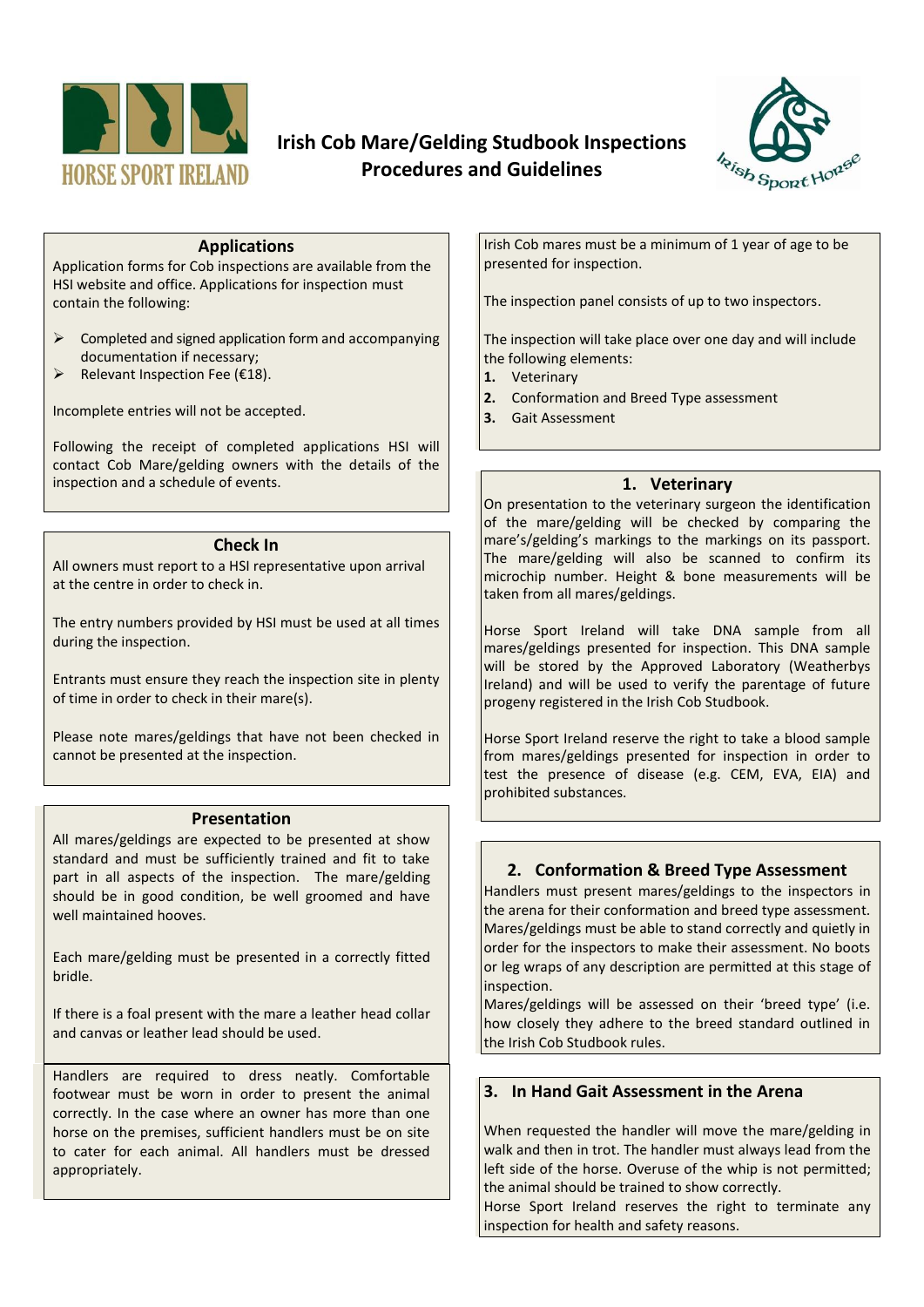

## **Irish Cob Mare/Gelding Studbook Inspections Procedures and Guidelines**



### **4. Classification Following Irish Cob Studbook Inspections**

- $\triangleright$  Mares/geldings that qualify for classification in the Main Elite Class following will have their passports updated to reflect their classification in the Main Elite Class. Mares/geldings that do not qualify for classification in the Main Elite mare/gelding Class following inspection will retain their original classification in the Irish Cob Studbook.
- $\triangleright$  Females/males that meet the inspection requirements for the Supplementary Basic Register will be classified in this class of the Irish Cob Studbook.
- Mares/geldings that are inspected under the Irish Cob Studbook Cross Breeding Programme that meet the inspection requirements will be classified in the Main Basic Register. Mares/geldings that do not meet the inspection requirements for the Cross Breeding Programmes will not be classified in the Irish Cob Studbook.

### **Appeals Procedure**

The owners of animals that do not meet the inspection requirements will be given the opportunity to re-present the animal again at the next available inspection date.